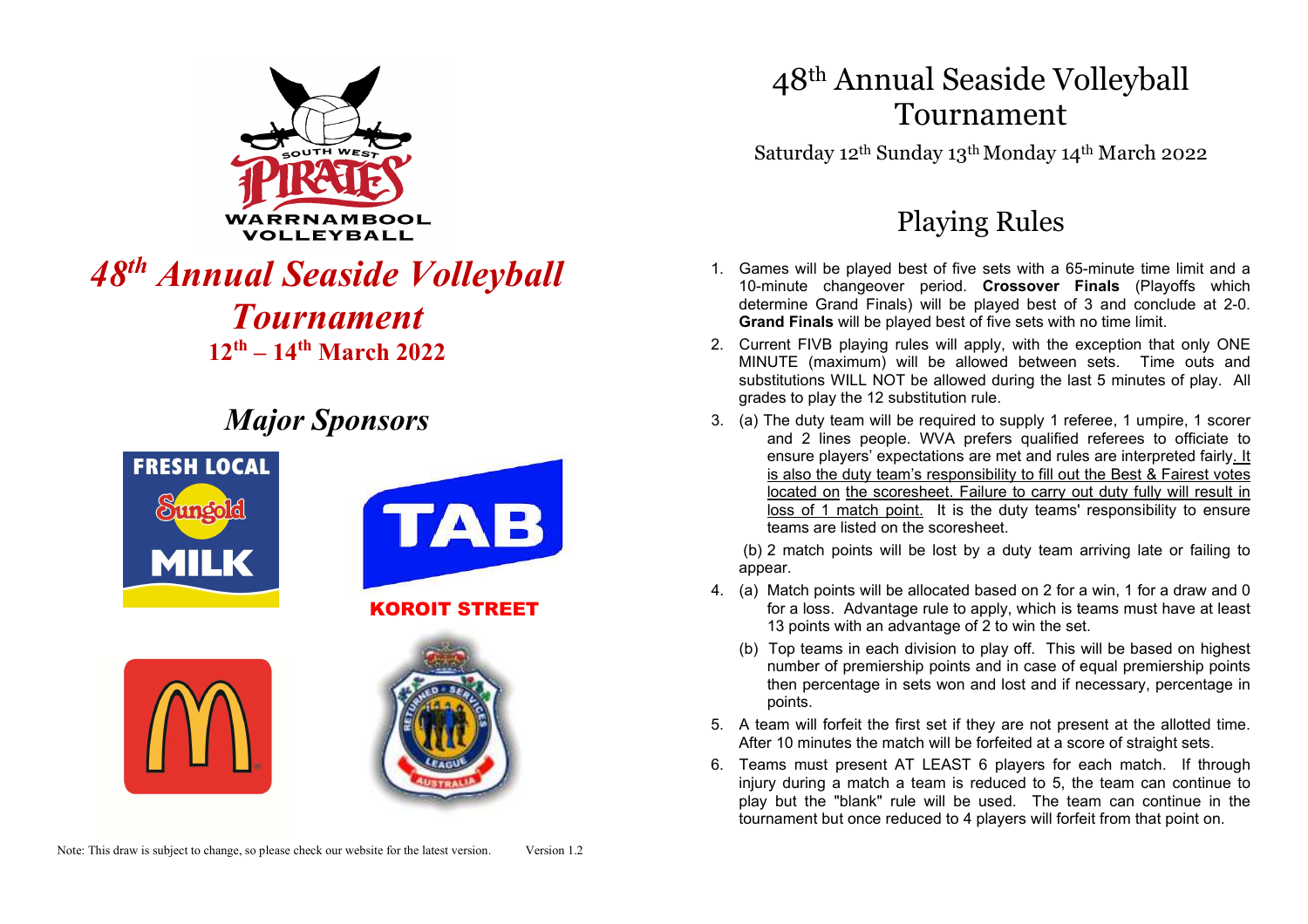- 7. Players recorded on the team sheet must be present, uniformed and available in 60% of the total matches during the tournament. Failure to abide by this rule will make that player ineligible to play in the finals.
- 8. One player per **set** may play Libero. These players must be specified at the start of the set.
- 9. If a play is in progress when final siren sounds, that rally is to be STOPPED and the point not included.
- 10. The stadium has a heat policy, which will be implemented and teams advised, when the temperature rises above 32 degrees C. Teams will be required to take a technical time out (45 seconds) during each set, for rehydration, after a score reaches 8 points, another technical time out will be taken when a score reaches 16pts. The usual time outs for teams during a set are also available.
- 11. Team members are NOT PERMITTED TO ALTERNATE BETWEEN TEAMS, DIVISIONS OR POOLS. All teams including state representative teams are eligible for finals.
- 12. All players will play at their own risk and the Warrnambool Volleyball Association Inc. will not be held responsible for medical and associated costs incurred.
- 13. The tournament committee will have absolute authority as to the interpretation of these rules and will have the power to decide any issues not covered in these rules.
- 14. Referees are to supply THEIR OWN whistles.
- 15. Alcohol consumption is **strictly prohibited** in all playing venues.
- 16. Breaches of these rules or behaviour that reflects poorly on the tournament can result in disqualification.

**PLEASE ENSURE ALL TEAM MEMBERS ARE AWARE OF THESE RULES.**

Please scan the QR code For results and ladder Or go to:

http://southwestpirates.com.au/seaside-results/



### **Court Numbers and Locations:**

#### *ARC Stadium*



*Courts 1 to 7 are located at the ARC Stadium on Caramut Rd Warrnambool.* 

*Courts 8 and 9 are located at Brauer College in Caramut Road, only 1 minutes' drive from the main stadium.* 

*Courts 10 and 11 are located at Emmanuel College on Botanic Rd, (off Princess Hwy) 5 minutes from the main stadium.*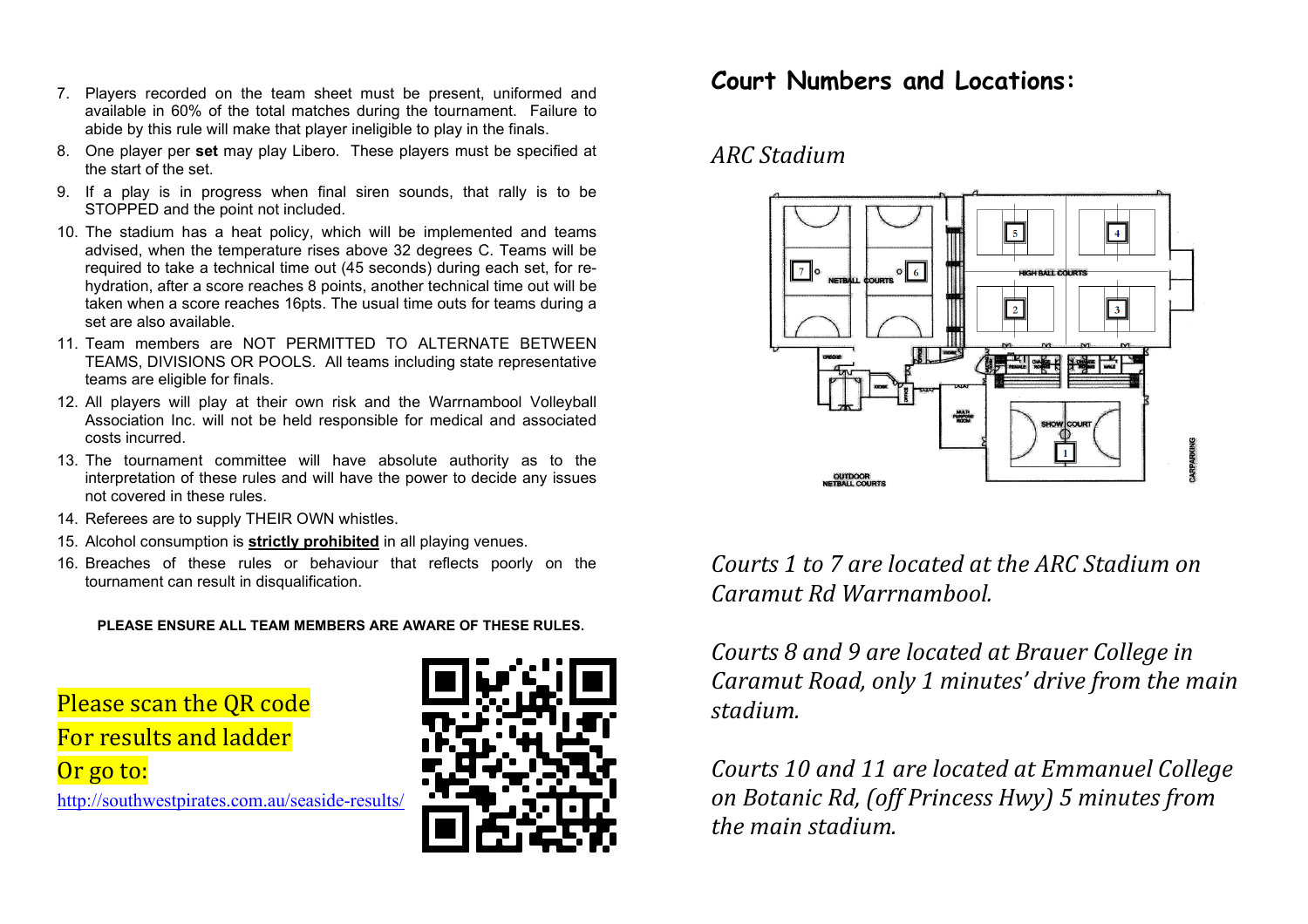# *Men's Honours*

- 1. BBJSC Pakenham
- 3. Rebels
- 5. Melbourne Uni. Renegades 6. Mazenod Volleyball Club
- 7.

#### **Saturday**

| Time  | Game             | Duty | Court          |
|-------|------------------|------|----------------|
| 8.00  | 1 v 2            | 4    | 2              |
| 9.15  | 5 v 6            | 2    | 2              |
| 10.30 | $3 \text{ v} 4$  | 6    | $\overline{2}$ |
| 11.45 | $7 \times 8$     | 4    | $\overline{2}$ |
| 1.00  | $1 \text{ v } 3$ | 8    | $\overline{2}$ |
| 2.15  | 6 v 7            | 1    | $\overline{2}$ |
| 2.15  | 2 v 4            | 3    | 3              |
| 3.30  | 5 v 8            | 7    | $\overline{2}$ |
| 4.45  | 1 v 4            | 8    | $\overline{2}$ |
| 6.00  | 5 v 7            | 1    | $\overline{2}$ |
| 7.15  | $3 \times 2$     | 5    | 2              |
| 8.30  | 6 v 8            | 3    | 2              |

# **TAB Teams KOROIT STREET**

- 2. Phantoms
	-
- 4. Monash<br>6. Mazenod Volleyball Club
- Austral 8. South Adelaide Volleyball Club

# *Men's Honours cont.*

- 1. BBJSC Pakenham 2. Phantoms
- 3.
- 5.Melbourne Uni. Renegades 6.
- 7.

### **Sunday**



- 
- Rebels 4. Monash
	- Mazenod Volleyball Club
- Austral 8. South Adelaide Volleyball Club

| Time   | Game                                                 | Duty                                    | Court |
|--------|------------------------------------------------------|-----------------------------------------|-------|
| 8.00   | 4 v 5                                                | 7                                       | 1     |
| 9.15   | $3 \times 6$                                         | 5                                       | 1     |
| 10.30  | $2 \times 7$                                         | 6                                       | 1     |
| 11.45  | 1 v 8                                                | 7                                       | 1     |
| 1.00   | $3 \times 5$                                         | 1                                       | 1     |
| 2.15   | $2 \times 8$                                         | 3                                       | 1     |
| 3.30   | $4 \times 6$                                         | $\overline{c}$                          | 1     |
| 3.30   | 1 v 7                                                | 5                                       | 2     |
| 4.45   | $3 \times 8$                                         | 6                                       | 1     |
| 6.00   | $4 \times 7$                                         | 8                                       | 1     |
| 7.15   | $2 \times 5$                                         | 4                                       | 1     |
| 8.30   | 1 v 6                                                | 2                                       | 1     |
| Monday |                                                      |                                         |       |
| Time   | Game                                                 | Duty                                    | Court |
| 8.30   | $1st$ v 4 <sup>th</sup>                              | 5 <sup>th</sup>                         | 2     |
| 8.30   | $2nd$ v $3rd$                                        | 6 <sup>th</sup>                         | 3     |
|        | <b>Grand Final</b>                                   |                                         |       |
| 12noon | Winner $1^{st}$ v $4^{th}$ v<br>Winner $2nd$ v $3rd$ | Loser 2 <sup>nd</sup> v 3 <sup>rd</sup> | 1     |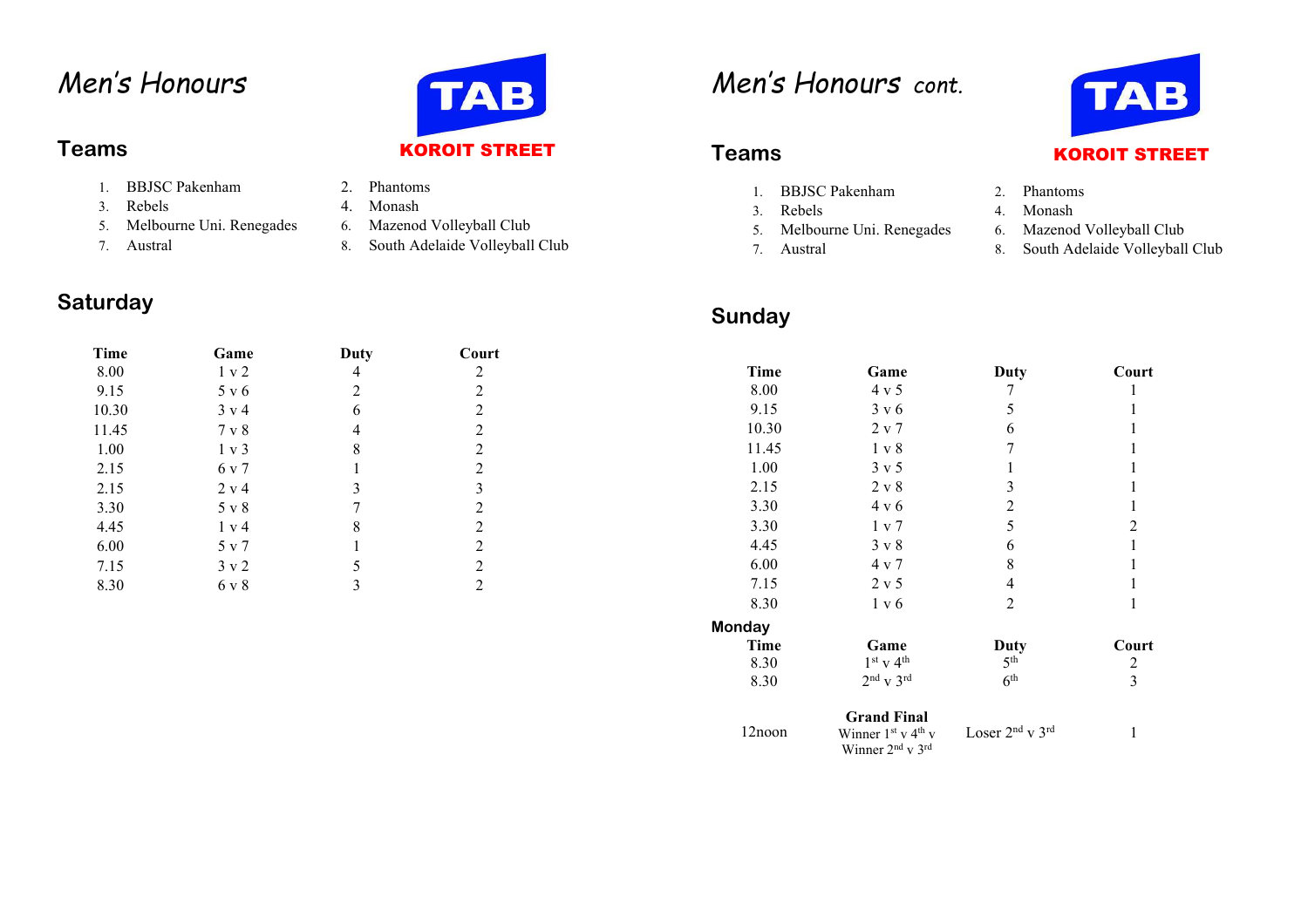# *Women's Honours*

#### **Teams**

- 1. Melbourne University Renegades
- 2. Rebels
- 3. Austral
- 4. Yarra Ranges
- 5. Phantoms
- 6. South Adelaide/Henley Hawks

#### **Saturday**

| Time  | Game            | Duty | Court |
|-------|-----------------|------|-------|
| 9.15  | 1 v 2           | 5    |       |
| 10.30 | $3 \text{ v} 4$ | 2    |       |
| 11.45 | 5 v 6           | 4    |       |
| 1.00  | $1 \times 3$    | 6    |       |
| 2.15  | $2 \times 5$    |      |       |
| 3.30  | $4 \times 6$    |      |       |
| 4.45  | $2 \times 3$    |      |       |
| 6.00  | 1 v 6           | 3    |       |
| 7.15  | 4 v 5           |      |       |

#### **Sunday**

| Time  | Game                | Duty                                     | Court          |
|-------|---------------------|------------------------------------------|----------------|
| 8.00  | $3 \times 6$        | 4                                        | 2              |
| 9.15  | 1 v 5               | 3                                        | 2              |
| 10.30 | $2 \text{ v } 4$    |                                          | 2              |
| 11.45 | $3 \times 5$        | 2                                        | 2              |
| 1.00  | $1 \text{ v } 4$    | 5                                        | 2              |
| 2.15  | 2 v 6               |                                          | 2              |
| 4.45  | $5^{th}$ v $6^{th}$ | 4th                                      | $\mathfrak{D}$ |
| 6.00  | $2nd$ v $3rd$       | Loser $5^{th}$ v $6^{th}$                | $\mathfrak{D}$ |
| 7.15  | $1st$ v $4th$       | Winner 2 <sup>nd</sup> v 3 <sup>rd</sup> | $\mathcal{D}$  |

#### **Monday**

| Time    | Game                                                                | Duty                      | Court |
|---------|---------------------------------------------------------------------|---------------------------|-------|
| 10.00am | Grand Final<br>Winner $2nd$ v $3rd$<br>v Winner $1^{st}$ v $4^{th}$ | Loser $2^{nd}$ v $3^{rd}$ |       |



# *Men's Division 1*

#### **Teams**

- 1. Q Redbacks 2. Austral
- 3. La Trobe University
- 5. BBJSC Pakenham
- 7.
- 9. YMCA (Simon's Team)
- 11. Western Region Wolves Blue

#### **Saturday**

#### **Time Game Duty Court** 8.00 1 v 11 8 3  $\overline{3}$ 9.15  $7 \times 10$  1  $\overline{3}$  $10.30 \t 3 \t v 9$  10 3 11.45 4 v 8 3 3 11.45 5 v 7 9 4  $\overline{3}$  $1.00$  2 v 10 5 1.00 6 v 11 8 4  $\overline{3}$ 3.30  $1 \text{ v } 9$   $10$ 3.30  $3 \times 7$  11 4  $4.45$  2 v 8 1 3 4.45 4 v 6 7 4  $\overline{3}$ 6.00  $9 \times 10$  8 6.00  $5 \text{ v } 11$  4 4 7.15  $1 \times 7$  10 3  $\overline{4}$ 7.15 2 v 6 11 8.30  $3 \times 5$  2 3  $8.30 \qquad 8 \text{ y } 9 \qquad 6 \qquad 4$



- 
- 4. NOBs (New Old Boys)
- 6. South Adelaide Volleyball Club
- 8. Western Region Wolves Black
- 10. Melbourne University Renegades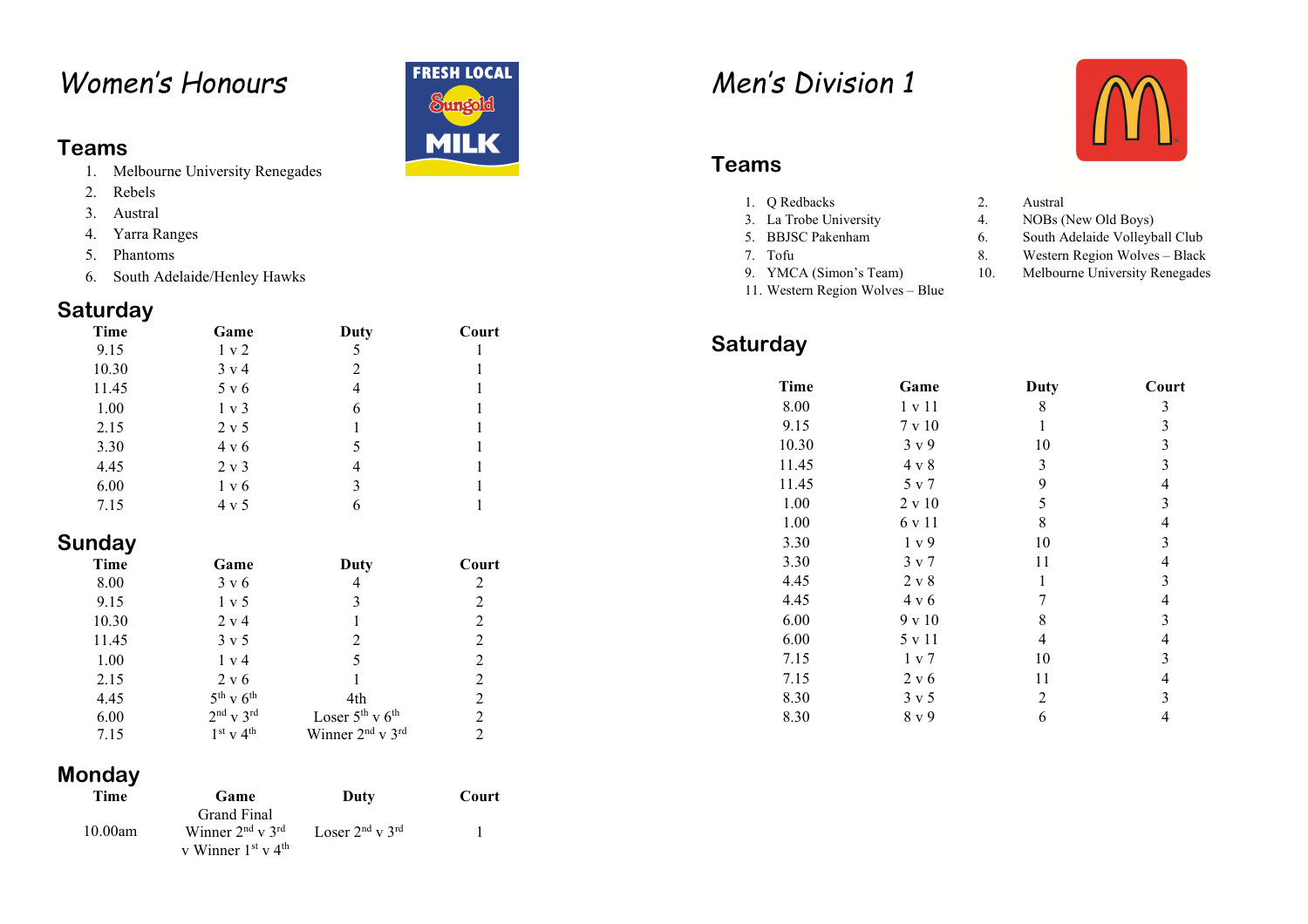# *Men's Division 1 cont.*

#### **Teams**

- 1. Q Redbacks 2. Austral
- 3. La Trobe University
- 5. BBJSC Pakenham
- 7.
- 9. YMCA (Simon's Team)
- 11. Western Region Wolves Blue

#### **Sunday**

| <b>Time</b> | Game             | Duty                    | Court                   |
|-------------|------------------|-------------------------|-------------------------|
| 8.00        | 2 v 4            | 5                       | 3                       |
| 9.15        | 6 v 9            | 4                       | 3                       |
| 10.30       | 5 v 10           | $\overline{2}$          | 3                       |
| 10.30       | $1 \text{ v } 3$ | 9                       | $\overline{\mathbf{4}}$ |
| 11.45       | 6 v 7            | 1                       | 3                       |
| 11.45       | 4 v 11           | 3                       | $\overline{\mathbf{4}}$ |
| 1.00        | $5 \vee 8$       | 6                       | 3                       |
| 1.00        | $3 \times 10$    | 7                       | $\overline{4}$          |
| 2.15        | 2 v 11           | 5                       | 3                       |
| 2.15        | 4 v 9            | 3                       | $\overline{4}$          |
| 3.30        | 1 v 6            | $\overline{\mathbf{4}}$ | 3                       |
| 3.30        | 7 v 8            | 9                       | $\overline{4}$          |
| 4.45        | $10 \times 11$   | 6                       | 3                       |
| 4.45        | 2 v 5            | 7                       | $\overline{4}$          |
| 6.00        | $3 \times 8$     | 11                      | 3                       |
| 6.00        | 1 v 4            | 2                       | $\overline{\mathbf{4}}$ |
| 8.30        | 1st v 4th        | 5th                     | 3                       |
| 8.30        | 2nd v 3rd        | 6th                     | $\overline{4}$          |

#### **Monday**

| Time    | Game                                                 | Duty                      | Court |
|---------|------------------------------------------------------|---------------------------|-------|
|         | <b>Grand Final</b>                                   |                           |       |
| 10.00am | Winner $2nd$ v $3rd$<br>v Winner $1^{st}$ v $4^{th}$ | Loser $2^{nd}$ v $3^{rd}$ |       |

- 
- 4. NOBs (New Old Boys)
- 6. South Adelaide Volleyball Club
- 8. Western Region Wolves Black
- 10. Melbourne University Renegades

# *Women's Division 1*

#### **Teams**

- 1.3.
- 5.
- 7.
- 9.
- 11. Melbourne Uni. Renegades Blue

#### **Saturday**





- Tofu 2. Yarra Ranges Mazenod College 4. South Adelaide/Henley Hawks<br>
La Trobe University 6. VFUM Lady Spikers 6. VFUM Lady Spikers Monash 8. BDE
- Phantoms 10. Melbourne Uni. Renegades Red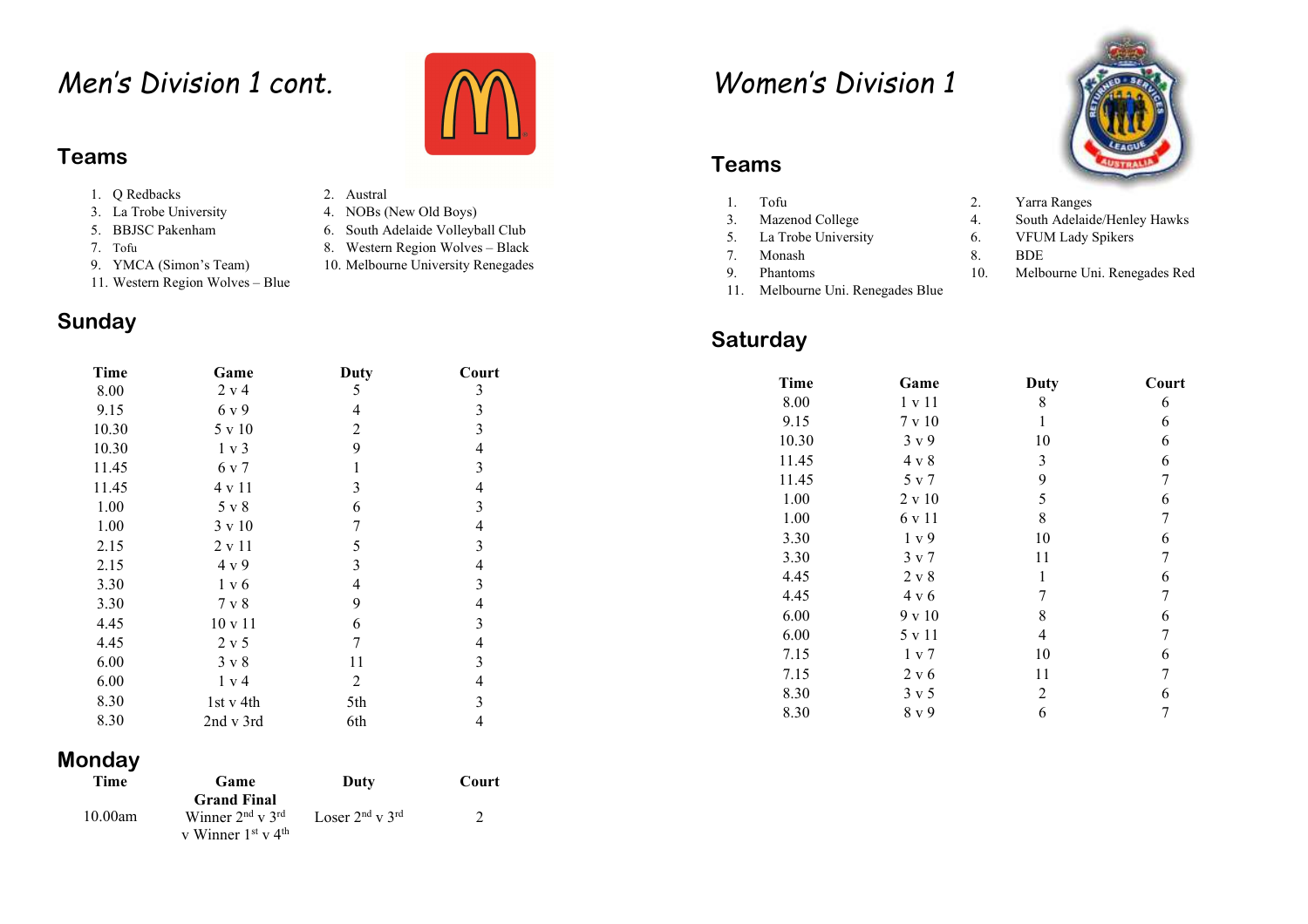## *Women's Division 1 cont.*

#### **Teams**

- 1.
- 3.
- 5.
- 7.
- 9.
- 11. Melbourne Uni. Renegades Blue

#### **Sunday**

| Time  | Game          | Duty           | Court          |
|-------|---------------|----------------|----------------|
| 8.00  | 2 v 4         | 5              | 6              |
| 9.15  | 6 v 9         | 4              | 6              |
| 10.30 | 5 v 10        | $\overline{2}$ | 6              |
| 10.30 | 1 v 3         | 9              | 7              |
| 11.45 | 6 v 7         | $\mathbf{1}$   | 6              |
| 11.45 | 4 v 11        | 3              | 7              |
| 1.00  | 5 v 8         | 6              | 6              |
| 1.00  | 3 v 10        | 7              | 7              |
| 2.15  | $2 \times 11$ | 5              | 6              |
| 2.15  | 4 v 9         | 3              | 7              |
| 3.30  | 1 v 6         | 4              | 6              |
| 3.30  | 7 v 8         | 9              | 7              |
| 4.45  | 10 v 11       | 6              | 6              |
| 4.45  | 2 v 5         | 7              | 7              |
| 6.00  | $3 \times 8$  | 11             | 6              |
| 6.00  | 1 v 4         | 2              | 7              |
| 8.30  | 1st v 4th     | 5th            | 6              |
| 8.30  | 2nd v 3rd     | 6th            | $\overline{7}$ |

- Tofu 2. Yarra Ranges<br>
Mazenod College 2. A. South Adelaid
- Mazenod College 4. South Adelaide/Henley Hawks<br>
La Trobe University 6. VFUM Lady Spikers
	- 6. VFUM Lady Spikers
- Monash 8. BDE
- Phantoms 10. Melbourne Uni. Renegades Red
- 
- 
- -

# *Men's Division 2*



#### **Teams**

- 1. South Adelaide (Old Boys) 2. Tofu
- 3. La Trobe University 4. Barbies
- 5.
- 7. Henley Hawks
- 9. Young Scholars
- 
- 6. IVC
- 8. VFUM Quokkas

| Time  | Game             | Duty           | Court |
|-------|------------------|----------------|-------|
| 8.00  | 5 v 4            | 2              | 8     |
| 8.00  | $9 \times 8$     |                | 9     |
| 9.15  | 6 v 3            | 5              | 8     |
| 10.30 | 7 v 2            | 6              | 8     |
| 11.45 | 8 v 1            | $\overline{2}$ | 8     |
| 1.00  | 7 v 9            | 8              | 8     |
| 2.15  | $3 \times 5$     | 9              | 8     |
| 3.30  | 2 v 6            | 3              | 8     |
| 4.45  | $9 \text{ v } 4$ | $\overline{2}$ | 8     |
| 4.45  | 1 v 5            | 6              | 9     |
| 6.00  | $8 \text{ v } 3$ | 5              | 8     |
| 7.15  | 1 v 7            | 8              | 8     |
| 8.30  | 2 v 4            |                | 8     |
| 8.30  | $9 \times 6$     |                | 9     |

#### **Monday**

| Time    | Game                         | Duty                      | Court |
|---------|------------------------------|---------------------------|-------|
|         | <b>Grand Final</b>           |                           |       |
| 10.00am | Winner $2nd$ v $3rd$         | Loser $2^{nd}$ v $3^{rd}$ |       |
|         | v Winner $1^{st}$ v $4^{th}$ |                           |       |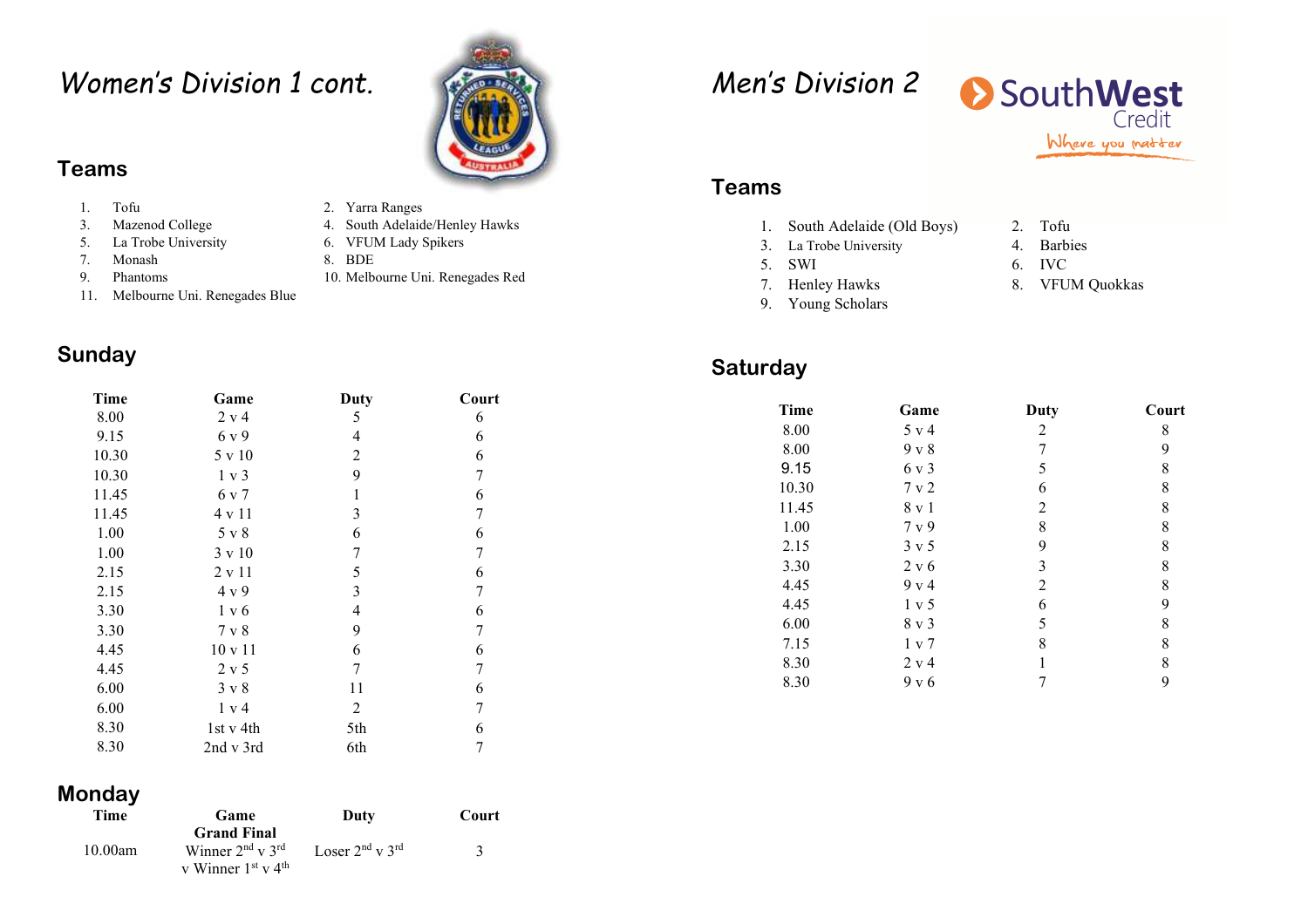# *Men's Division 2 cont.*

#### Where you matter

 $8\phantom{.0}$ 

#### **Teams**

- 1. South Adelaide (Old Boys) 2. Tofu
- 3. La Trobe University 4. Barbies
- 5.
- SWI 6. IVC
	- Henley Hawks 8. VFUM Quokkas
- 7.9. Young Scholars

### **Sunday**

| Time  | Game         | Duty | Court |
|-------|--------------|------|-------|
| 8.00  | 1 v 3        |      | 8     |
| 8.00  | 9 v 2        | 4    | 9     |
| 9.15  | 8 v 5        |      | 8     |
| 10.30 | 7 v 4        | 8    | 8     |
| 11.45 | 6 v 1        | 4    | 8     |
| 1.00  | $3 \times 2$ | 1    | 8     |
| 1.00  | 5 v 7        | 9    | 9     |
| 2.15  | 6 v 8        | 3    | 8     |
| 3.30  | 4 v 1        | 6    | 8     |
| 4.45  | $3 \times 9$ | 4    | 8     |
| 6.00  | 5 v 2        | 9    | 8     |
| 6.00  | 7 v 6        | 3    | 9     |

7.15  $4 \times 8$  5 8

#### **Monday**

| Time      | Game                                                           | Duty                      | Court |
|-----------|----------------------------------------------------------------|---------------------------|-------|
| 8.30      | 1st v 4th                                                      | 5th                       |       |
| 8.30      | $2nd \text{ v } 3rd$                                           | 6th                       |       |
| $12$ noon | <b>Grand Final</b><br>Winner 1st v $4th$ v<br>Winner 2nd v 3rd | Loser $2^{nd}$ v $3^{rd}$ |       |

# *Women's Division 2*

#### **Teams**

- 1. Phantoms
- 2. VFUM Lady Spikers
- . South Adelaide/Henley 3.
- 4. Wilson
- 5. La Trobe University

#### **Saturday**

| Time  | Game             | Duty | Court |
|-------|------------------|------|-------|
| 9.15  | 1 v 2            | 5    | 11    |
| 10.30 | $3 \text{ v} 4$  |      | 11    |
| 11.45 | $5 \text{ v } 2$ | 4    | 11    |
| 2.15  | $1 \text{ v } 3$ | 2    | 11    |
| 3.30  | $4 \mathrm{v} 5$ |      | 11    |
| 4.45  | $2 \text{ v } 3$ | 4    | 11    |
| 6.00  | 1 v 5            | 3    |       |
|       |                  |      |       |

#### **Sunday** Time Game Duty Court 9.15 2 v 4 3 11  $10.30$  5 v 3 2 11

| 11.45<br>$2.15$ (F1) <sup>*</sup><br>3.30 $(F2)*$ | 1 v 4<br>$5^{th}$ v 4 <sup>th</sup><br>$1st$ v $2nd$ | 5<br>2rd<br>Loser <sub>F1</sub> | 11<br>11<br>11 |
|---------------------------------------------------|------------------------------------------------------|---------------------------------|----------------|
| $4.45$ (F3)*                                      | $3rd$ v winner of<br>F1                              | Loser of F2                     | 11             |
| $7.15$ (F4)*                                      | Winner of F3 v<br>loser of F2                        | Winner F2                       | 11             |

#### **Monday**

| Time    | Game               | Duty     | Court |
|---------|--------------------|----------|-------|
|         | <b>Grand Final</b> |          |       |
| 10.00am | Winner $F2v$       | Loser F4 |       |
|         | Winner F4          |          |       |



11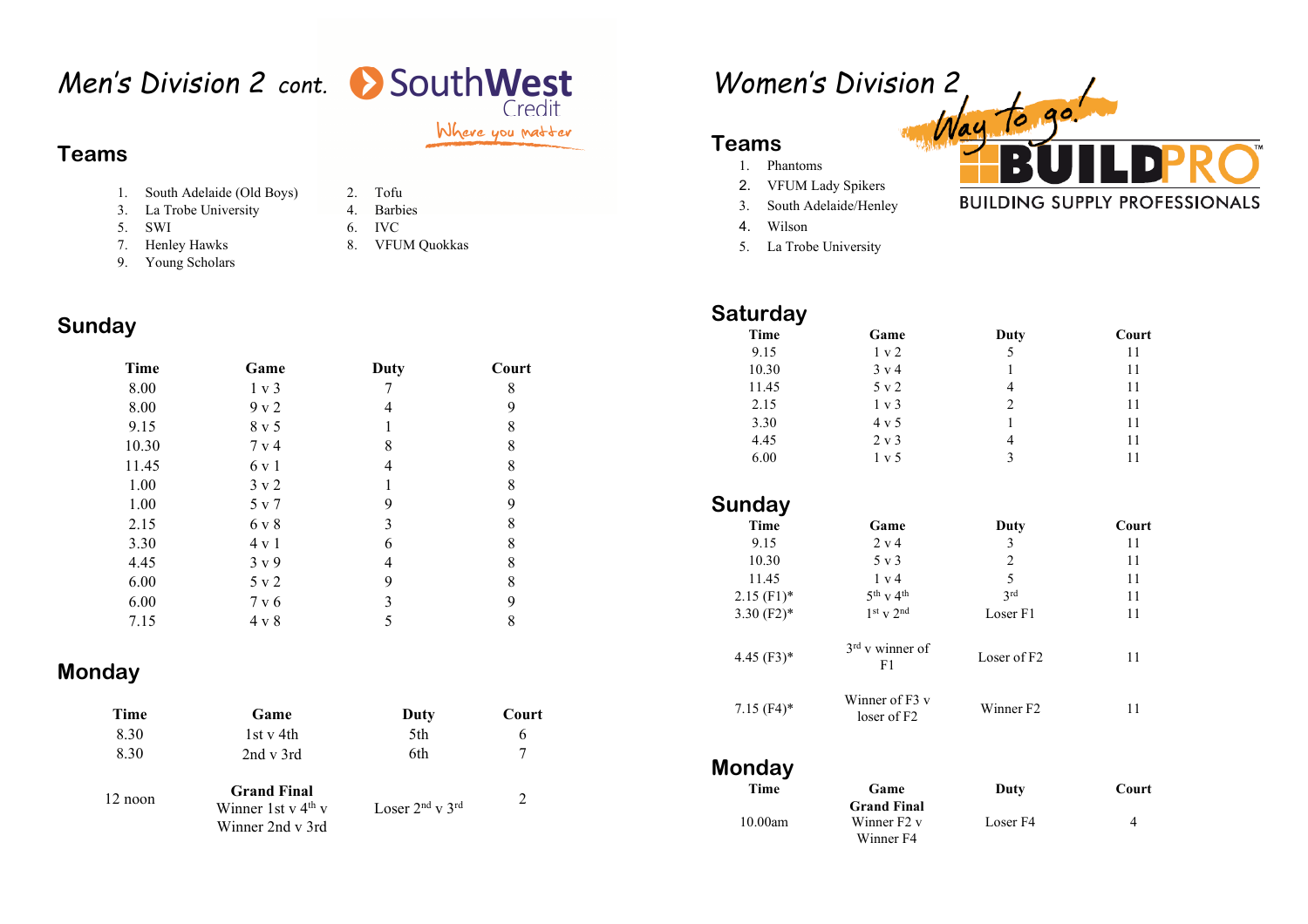# *Men's Division 3*

#### **Teams**

- 1. VFUM Blue 2.
- 3. South West Pirates **4. Henley Hawks**
- 
- 7. La Trobe University 8.



- 2. Melbourne Uni. Renegades
- 
- 5. Phantoms 6. Wallabies
	- Fireball Coles Bag Edition

*Men's Division 3 cont.* 



#### **Teams**

- 1. VFUM Blue 2.
- 3.
- 5.
- 7. La Trobe University 8.
- 2. Melbourne Uni. Renegades
- South West Pirates 4. Henley Hawks
- Phantoms 6. Wallabies
	- Fireball Coles Bag Edition

| <b>Saturday</b> |                  |      |       |
|-----------------|------------------|------|-------|
| Time            | Game             | Duty | Court |
| 8.00            | 1 v 2            | 3    | 5     |
| 9.15            | 5 v 6            | 2    | 5     |
| 10.30           | $3 \text{ v} 4$  | 6    | 5     |
| 11.45           | 7 v 8            | 4    | 5     |
| 1.00            | $1 \vee 3$       | 8    | 5     |
| 2.15            | 6 v 7            |      | 5     |
| 2.15            | $2 \text{ v } 4$ | 3    |       |
| 3.30            | 5 v 8            |      | 5     |
| 4.45            | 1 v 4            | 8    | 5     |
| 6.00            | 5 v 7            |      | 5     |
| 7.15            | $3 \times 2$     | 5    | 5     |
| 8.30            | 6 v 8            | 3    | 5     |

| <b>Sunday</b> |              |      |                |
|---------------|--------------|------|----------------|
| <b>Time</b>   | Game         | Duty | Court          |
| 8.00          | $4 \times 5$ |      | 5              |
| 9.15          | $3 \times 6$ | 5    | 5              |
| 10.30         | 2 v 7        | 6    | 5              |
| 11.45         | 1 v 8        | 2    | 5              |
| 1.00          | $3 \times 5$ |      | 5              |
| 2.15          | $2 \times 8$ | 5    | 5              |
| 3.30          | $4 \times 6$ | 2    | 5              |
| 4.45          | 1 v 7        | 6    | 5              |
| 6.00          | $3 \times 8$ |      | 5              |
| 7.15          | 4 v 7        | 8    | 5              |
| 8.30          | $2 \times 5$ | 4    | 5              |
| 8.30          | 1 v 6        |      | $\overline{c}$ |

| Monday  |                                              |                           |       |
|---------|----------------------------------------------|---------------------------|-------|
| Time    | Game                                         | Duty                      | Court |
| 8.30    | $1st$ v 4 <sup>th</sup>                      | 5 <sup>th</sup>           | 6     |
| 8.30    | $2^{\text{nd}}$ v $3^{\text{rd}}$            | 6 <sup>th</sup>           | 7     |
| 12 noon | <b>Grand Final</b><br>Winner $2nd$ v $3rd$ v | Loser $2^{nd}$ v $3^{rd}$ | 3     |
|         | Winner $1st$ v 4 <sup>th</sup>               |                           |       |